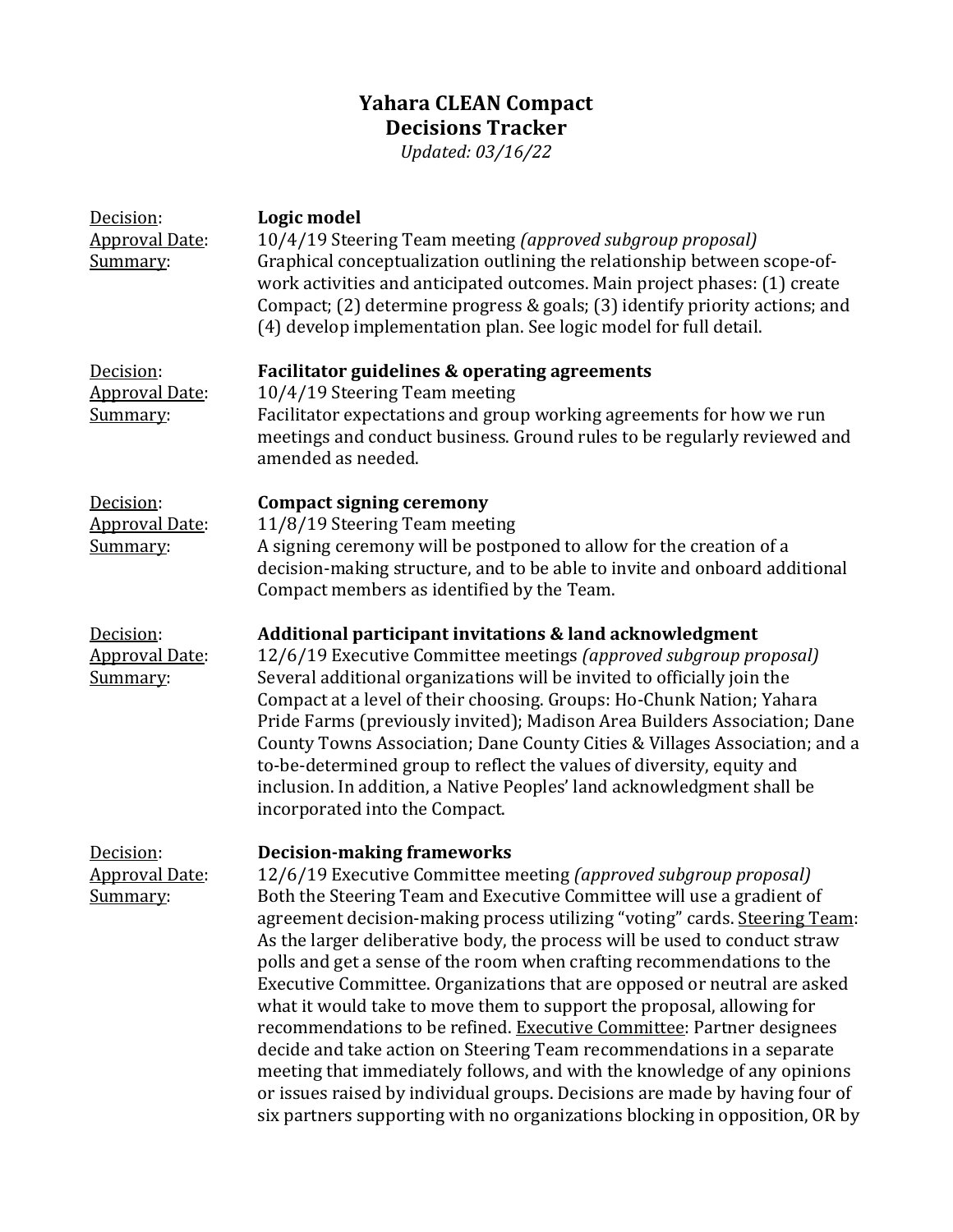|                                                | having five of six partners supporting with one organization blocking in<br>opposition. One vote is allowed per group, with the lead designee voting<br>when both designees are present. The timing of decision-making actions<br>will be at the discretion of the Committee.                                                                                                                                                                                                                        |
|------------------------------------------------|------------------------------------------------------------------------------------------------------------------------------------------------------------------------------------------------------------------------------------------------------------------------------------------------------------------------------------------------------------------------------------------------------------------------------------------------------------------------------------------------------|
| Decision:<br><b>Approval Date:</b><br>Summary: | <b>Professional meeting facilitation</b><br>12/6/19 Executive Committee meeting<br>A paid contractor will be retained to provide agenda planning and<br>facilitation for all Steering Team and Executive Committee meetings. Clean<br>Lakes Alliance is authorized to act on behalf of the Compact by entering into<br>related contracts once approved by the Executive Committee. Exec<br>Committee then approved a 16-month contract proposal submitted by<br>Alison Lebwohl.                      |
| Decision:<br><b>Approval Date:</b><br>Summary: | <b>Meeting documentation</b><br>1/10/20 Executive Committee meeting<br>Summary notes, as opposed to formal minutes, of both Steering Team and<br>Executive Committee meetings will be prepared. Team members will have<br>the chance to review and request amendments at or before the next<br>scheduled meeting. Notes will then be considered accepted and posted to a<br>publicly accessible webpage to maintain transparency. This work is<br>currently being performed by Clean Lakes Alliance. |
| Decision:<br><b>Approval Date:</b><br>Summary: | <b>Financial reporting</b><br>1/10/20 Executive Committee meeting<br>Compact-related income and expenses will be tracked and shared through<br>periodic (or upon request) financial reports. This work is currently being<br>performed by Clean Lakes Alliance acting as the Compact's fiscal<br>administrator.                                                                                                                                                                                      |
| Decision:<br><b>Approval Date:</b><br>Summary: | <b>Expense authorization</b><br>1/10/20 Executive Committee meeting<br>Proposed expenses over \$500, or any contract regardless of amount, shall<br>be brought to the Executive Committee for approval.                                                                                                                                                                                                                                                                                              |
| Decision:<br><b>Approval Date:</b><br>Summary: | <b>Steering Team &amp; Executive Committee agendas</b><br>1/10/20 Executive Committee meeting<br>Paul Dearlove of Clean Lakes Alliance will work with the contracted<br>facilitator to plan and develop meeting agendas. Facilitator will manage the<br>meeting discussions to ensure agenda items are efficiently addressed. As of<br>this decision date, Steering Team and Executive Committee meetings are<br>not formally chaired.                                                               |
| Decision:<br><b>Approval Date:</b><br>Summary: | Phosphorus-loading assessments & target setting<br>2/14/20 Executive Committee meeting (approved subgroup proposal)<br>The charge of the P-Loading Subgroup is to summarize existing knowledge<br>and prioritize how to fill any gaps. Subgroup tasks will consist of trying to<br>answer key questions: What is the new information we need to consider to                                                                                                                                          |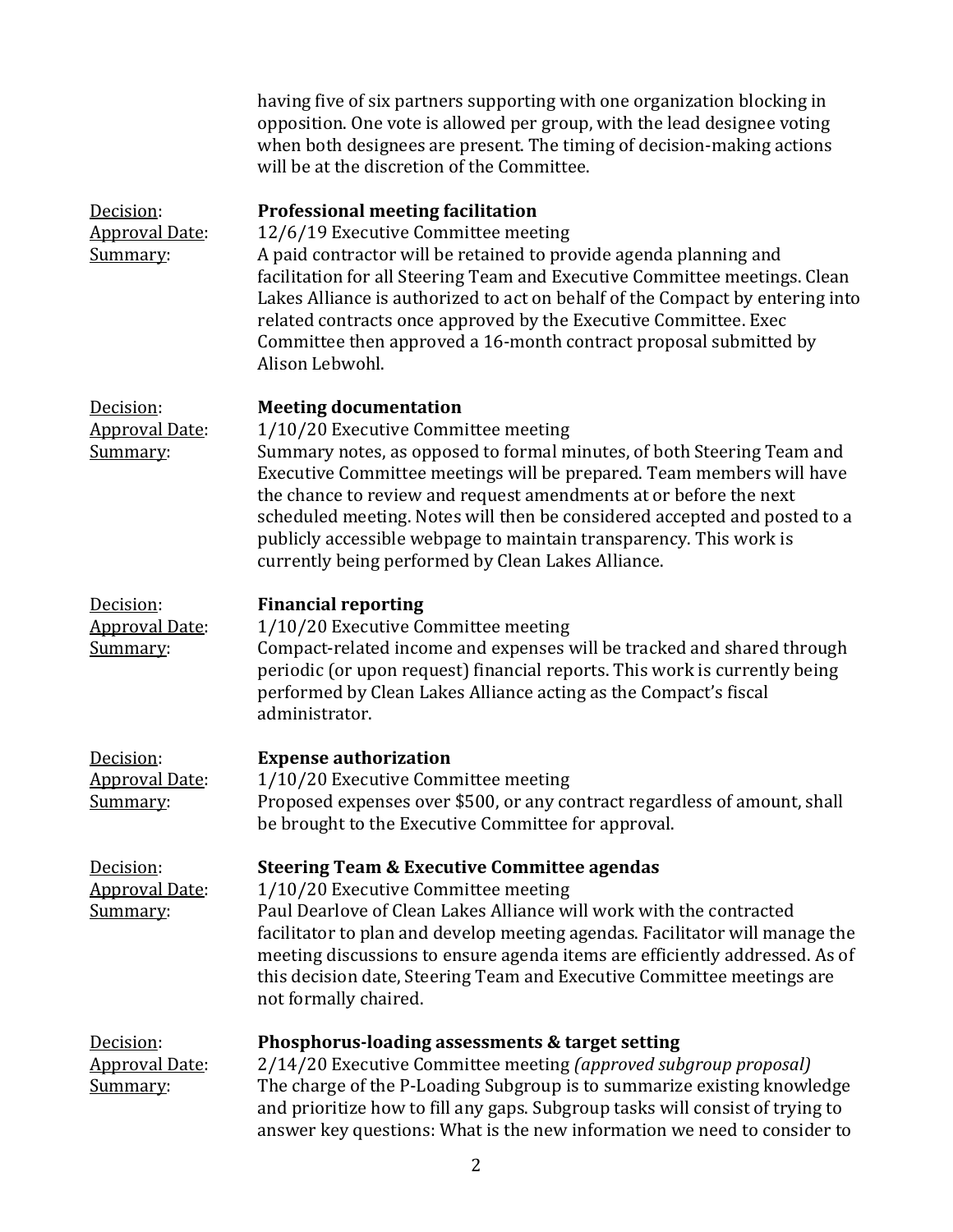make better recommendations? What happens to P when it reaches the lakes? How will the lakes respond under different P-loading scenarios? How do we track and message progress?

| Decision:<br><b>Approval Date:</b><br>Summary: | <b>Project timeline</b><br>2/14/20 Executive Committee meeting<br>A draft project timeline was accepted for information and discussion<br>purposes. The timeline outlined the activities needed to deliver an updated<br>plan by the end of 2021. It will be adjusted once a public-engagement<br>strategy is developed, and will be reformatted to align with the logic model.                                                                                                                                                                                                                                                                                                                                                                                                                                                                                                                                                                                                                                                                                                                                                                                                                                                        |
|------------------------------------------------|----------------------------------------------------------------------------------------------------------------------------------------------------------------------------------------------------------------------------------------------------------------------------------------------------------------------------------------------------------------------------------------------------------------------------------------------------------------------------------------------------------------------------------------------------------------------------------------------------------------------------------------------------------------------------------------------------------------------------------------------------------------------------------------------------------------------------------------------------------------------------------------------------------------------------------------------------------------------------------------------------------------------------------------------------------------------------------------------------------------------------------------------------------------------------------------------------------------------------------------|
| Decision:<br><b>Approval Date:</b><br>Summary: | <b>Compact participation</b><br>2/14/20 Executive Committee meeting (approved subgroup proposal)<br>New membership in the Compact will close upon formal Compact<br>acceptance, when partners reach a total of eight organizations, or by<br>4/17/20--whichever comes first. Any collaborator may petition to become a<br>full partner at any time if there are not already eight partners and by<br>making the full \$50K partner contribution. Partners make decisions;<br>financially contribute a total of \$50K over a two-year project period; and<br>are accountable to the overall effort. Appointed partner designees serve on<br>both the Steering Team and Executive Committee. Collaborators deliberate<br>and make recommendations to the Executive Committee; financially<br>contribute a total of \$2K over a two-year project period; are consulted and<br>kept informed on all issues and the overall effort; and are responsible for<br>selected tasks. Appointed collaborator designees serve on the Steering<br>Team. Collaborator membership closes upon formal Compact acceptance,<br>when the total number of partners and collaborators reach 24 total<br>organizations, or by 4/17/20--whichever comes first. |
| Decision:<br><b>Approval Date:</b><br>Summary: | Executive Committee governance & agenda structure<br>2/14/20 Executive Committee meeting<br>A chair will run the Executive Committee meetings on a rotating basis in<br>partnership with the project coordinator (Paul Dearlove) and meeting<br>facilitator (Alison Lebwohl). Executive Committee meetings will change to a<br>1-hour format. Steering Team meetings will continue to operate under a<br>1.5-hour format, but can be extended to 2 hours if a particular agenda<br>dictates the need for extra time. At least one appointed designee from each<br>partner group shall: (1) attend a minimum of 10 of every 12 meetings each<br>year; (2) serve as chair in accordance with the rotation schedule; (3)<br>remain accountable to the timeline, scope, budget, expenditures, contracts,<br>and final project deliverables; and (4) make requests of the Steering Team,<br>subgroups, and applicable consultants to ensure Executive Committee<br>decisions are made and acted upon in a timely fashion.<br>Typical agenda structure<br><b>Anticipated Outcomes</b><br>Topics (as needed)<br>2.                                                                                                                            |

a. Voting on subgroup proposals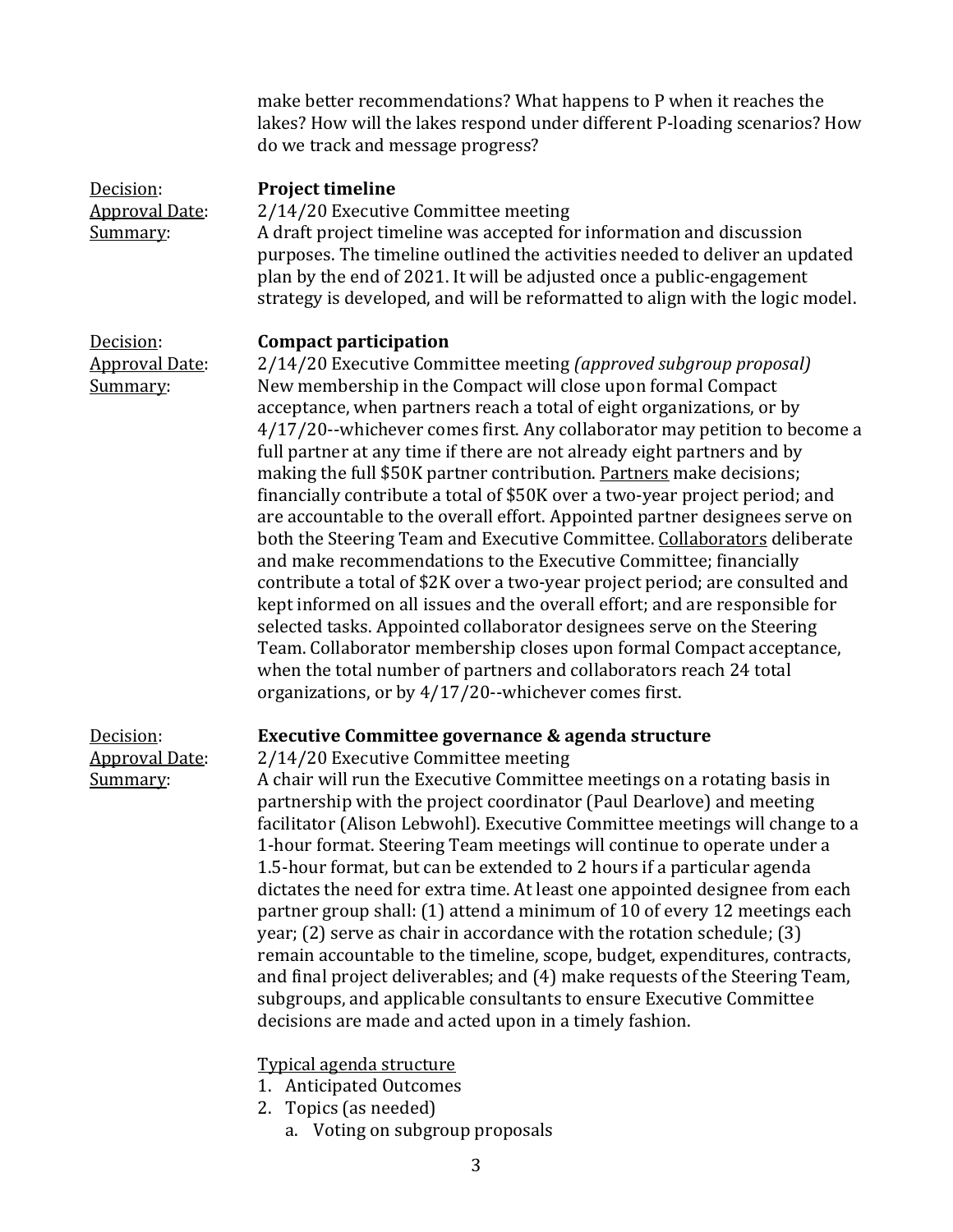|                                                | b. Voting on Steering Team recommendations<br>c. Voting on expenditures or contracts<br>d. Voting on plan recommendations or other deliverables<br>e. Reporting on timeline & budget<br>f.<br>Request for information or recommendations from subgroups,<br>Steering Team, consultants, or others                                                                                                                                                                                                                                                                                                                                                                                                                                                                                                      |
|------------------------------------------------|--------------------------------------------------------------------------------------------------------------------------------------------------------------------------------------------------------------------------------------------------------------------------------------------------------------------------------------------------------------------------------------------------------------------------------------------------------------------------------------------------------------------------------------------------------------------------------------------------------------------------------------------------------------------------------------------------------------------------------------------------------------------------------------------------------|
| Decision:<br><b>Approval Date:</b><br>Summary: | <b>Land Acknowledgment Statement</b><br>5/8/20 Executive Committee meeting (approved subgroup proposal)<br>Guiding Compact tenet: "The Yahara River Watershed has a long history of<br>ethnic cleaning and colonization that sought to forcibly remove the Ho-Chunk<br>from Wisconsin. Today, the Yahara CLEAN Compact partners acknowledge<br>that we reside on stolen land and respect the inherent sovereignty of the Ho-<br>Chunk Nation, along with the eleven other First Nations of Wisconsin. We<br>recognize that the First Nations are the traditional stewards of this land and<br>protectors of water. Therefore, as we work towards developing an action plan<br>for the Yahara River Watershed, we will strive to respectfully listen and learn<br>from our Indigenous communities."     |
| Decision:<br><b>Approval Date:</b><br>Summary: | Diversity, Equity & Inclusion (DEI) Statement<br>5/8/20 Executive Committee meeting (approved subgroup proposal)<br>Guiding Compact tenet: "The Yahara CLEAN Compact is a diverse group of<br>partners working to make a collective impact on the health of the Yahara<br>River Watershed. We recognize the importance of providing an equitable<br>forum for all communities to share their perspectives on lake use. We further<br>recognize the importance of ensuring an inclusive decision-making approach<br>to improve the health and accessibility of the lakes for all users."                                                                                                                                                                                                                |
| Decision:<br><b>Approval Date:</b><br>Summary: | <b>Application of Diversity, Equity &amp; Inclusion principles</b><br>5/8/20 Executive Committee meeting (approved subgroup proposal)<br>Compact members will consistently apply a DEI lens to decision-making<br>and public outreach, and will adopt practices that are as inclusive to as<br>many groups as possible. In addition, a Public Engagement Subgroup will be<br>created to advise on Compact-related outreach, the gathering of public<br>input, and the development and coordination of shared messaging.                                                                                                                                                                                                                                                                                |
| Decision:<br><b>Approval Date:</b><br>Summary: | <b>Compact vision and purpose statements</b><br>5/8/20 Executive Committee meeting (Steering Team advised)<br>Vision & Goals: All community members will feel connected to, proud of,<br>and responsible for our lakes and streams. We will strive to achieve clearer<br>water, open beaches, and fewer cyanobacteria blooms.<br>Objectives: Our work will lead to healthier soils, cleaner water, and<br>healthier shorelines. It will reduce the amount of phosphorus, E. coli and<br>dirty runoff entering our lakes. Our process will be inclusive and<br>transparent, and will consider diverse voices and perspectives within our<br>watershed. We believe a strong set of urban and rural strategies will be<br>equitable, effective, lasting, affordable, inclusive, achievable and adaptable. |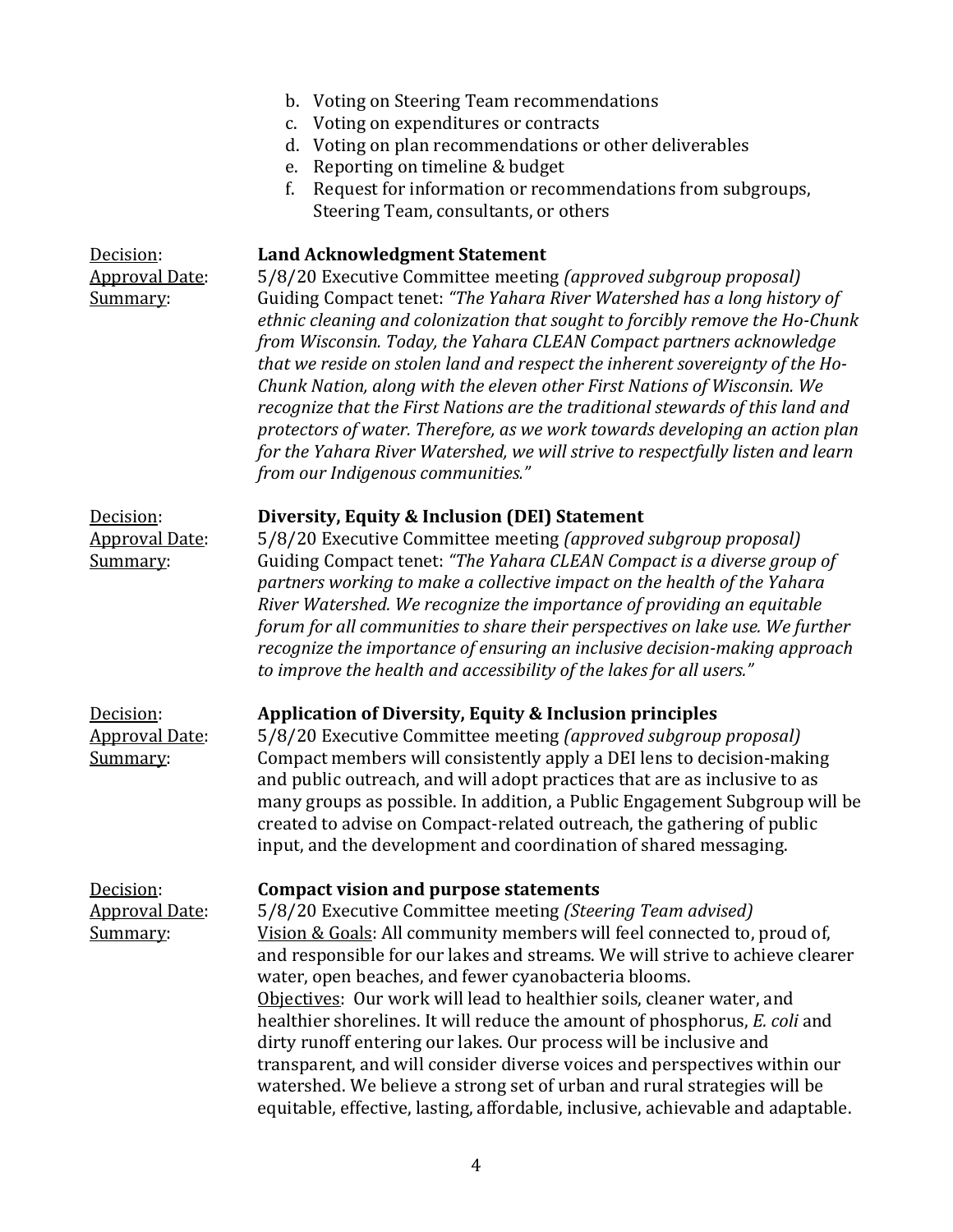| Decision:<br><b>Approval Date:</b><br>Summary:  | <b>Compact decisions tracker</b><br>5/8/20 Executive Committee meeting<br>A document summarizing all major Compact-related decisions will be<br>maintained and shared for information purposes, serving as a placeholder<br>for a more formal, signed Compact document. It will also be used as a<br>decision record and communications tool accounting for our ongoing work.                                                                                                                                                                                                                                                                                                                                                                                                                                                                                                           |
|-------------------------------------------------|-----------------------------------------------------------------------------------------------------------------------------------------------------------------------------------------------------------------------------------------------------------------------------------------------------------------------------------------------------------------------------------------------------------------------------------------------------------------------------------------------------------------------------------------------------------------------------------------------------------------------------------------------------------------------------------------------------------------------------------------------------------------------------------------------------------------------------------------------------------------------------------------|
| Decision:<br><b>Approval Date:</b><br>Summary:  | Contracting to complete the necessary work<br>5/27/20 & 6/12/20 Executive Committee meetings<br>Developed and approved a "make vs. buy" list, and agreed to advance a<br>Qualifications-Based Selection (QBS) model and three-month timeline for<br>securing contracted assistance. Those needs generally fall under the<br>categories of project management, public engagement, and plan<br>development. See "Proposal for resourcing our Compact work" (6/3/20) for<br>full details.                                                                                                                                                                                                                                                                                                                                                                                                  |
| Decision:<br><b>Approval Date:</b><br>Summary:  | Development of public engagement strategy<br>6/12/20 Executive Committee meeting (approved subgroup proposal)<br>A charge and objectives were approved for the Public<br>Engagement Subgroup. Charge: Formulate a recommended implementation<br>strategy for how the Yahara CLEAN Compact will communicate with,<br>engage, and empower diverse watershed communities to support our<br>decision-making and plan development. Objectives: (1) Recommend<br>content and outreach-coordination strategies related to Compact messaging<br>and information sharing; (2) Recommend specific questions to ask the<br>public to inform plan development; (3) Recommend desired outcomes,<br>methods, level of intensity, and timing for soliciting public feedback,<br>particularly from specific communities or demographics; and (4)<br>Recommend how and by whom this work gets completed. |
| Decision:<br><u> Approval Date:</u><br>Summary: | Request for Qualifications (RFQ) to secure contracted services<br>7/10/20 Executive Committee meeting (approved subcommittee proposal)<br>An RFQ packet was approved for release to a list of 17 consulting groups.<br>Following a Qualifications-Based Selection model, the packet included a<br>preliminary scope of services, project description, schedule of activities,<br>weighted evaluation criteria, and pre-drafted consultant communications.                                                                                                                                                                                                                                                                                                                                                                                                                               |
| Decision:<br><b>Approval Date:</b><br>Summary:  | <b>Facilitator contract addendum</b><br>7/10/20 Executive Committee meeting<br>An addendum was approved to adjust the facilitation contract period and<br>invoicing terms. This was done to better reflect actual time commitments,<br>as well as to allow for a more flexible and responsive monthly billing<br>structure based on a significantly discounted retainer rate.                                                                                                                                                                                                                                                                                                                                                                                                                                                                                                           |
| Decision:<br><b>Approval Date:</b><br>Summary:  | UWEX contract to support public engagement<br>8/14/20 Executive Committee meeting<br>Approval of service contract with UW Division of Extension to facilitate<br>meetings of the Public Engagement Subgroup to: 1) identify objectives and                                                                                                                                                                                                                                                                                                                                                                                                                                                                                                                                                                                                                                              |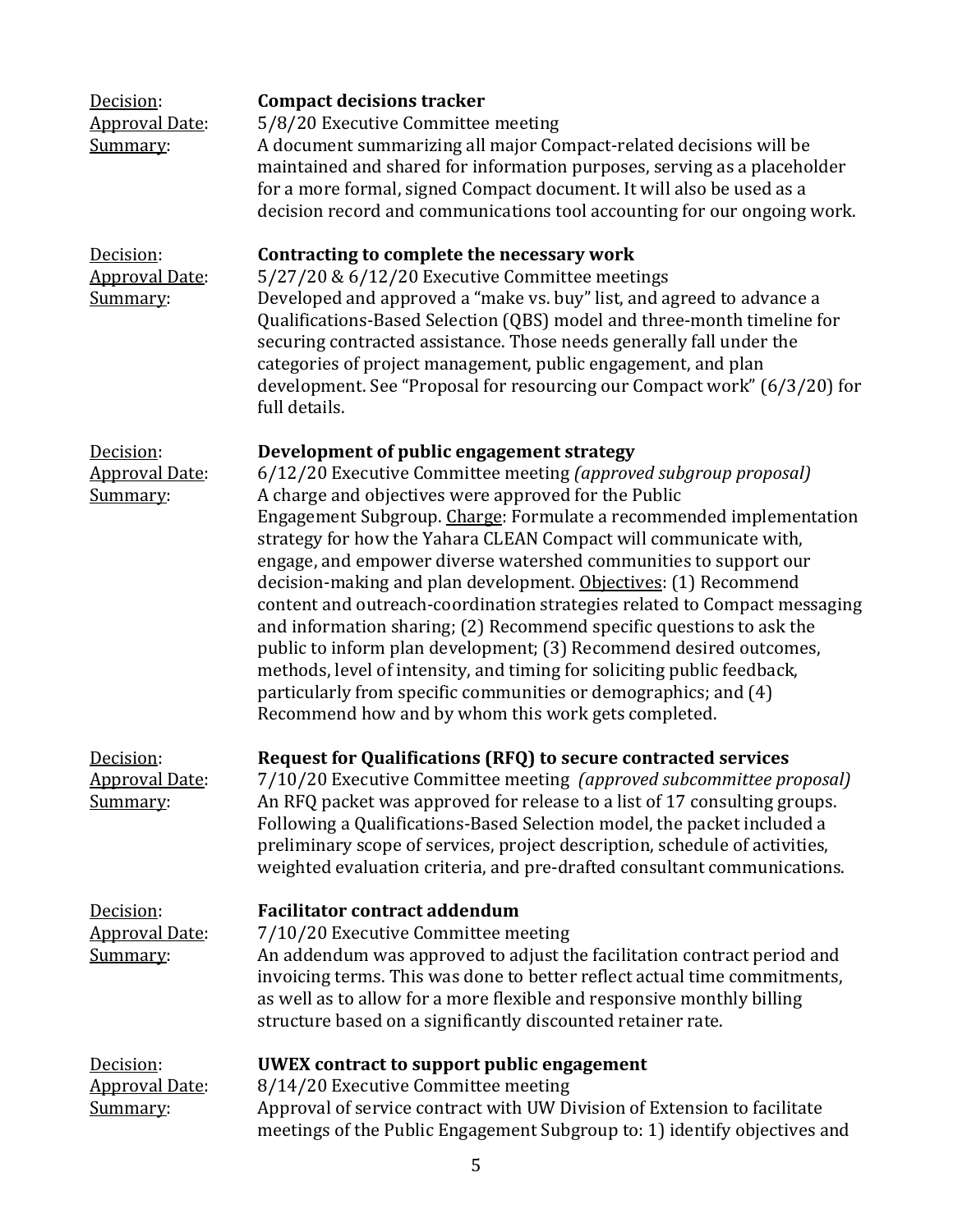|                                                | target audiences; 2) define the level and timing of participation for each<br>audience; 3) establish criteria and strategy options for engagement; and 4)<br>develop an associated logic model or graphic with guidance on the role of<br>the subgroup and how it will interact with the consultant.                                                                                                                                                                     |
|------------------------------------------------|--------------------------------------------------------------------------------------------------------------------------------------------------------------------------------------------------------------------------------------------------------------------------------------------------------------------------------------------------------------------------------------------------------------------------------------------------------------------------|
| Decision:<br><b>Approval Date:</b><br>Summary: | <b>Consultant interview candidates</b><br>8/14/20 Executive Committee meeting (approved subcommittee proposal)<br>Approval of the Selection Committee recommendation to invite MSA, AE2S<br>and SmithGroup to participate in the interview process.                                                                                                                                                                                                                      |
| Decision:<br><b>Approval Date:</b><br>Summary: | <b>Fundamental Concepts on Water Quality of the Yahara Chain of Lakes</b><br>8/14/20 Executive Committee meeting (approval of subgroup proposal)<br>Approval of the P Loading Subgroup's summary of the key scientific<br>understandings related to water quality drivers and conditions in the<br>Yahara lakes (draft date: 6/8/20).                                                                                                                                    |
| Decision:<br><b>Approval Date:</b><br>Summary: | <b>Consultant selection</b><br>9/11/20 Executive Committee meeting (approval of subcommittee proposal)<br>Approval of the Selection Committee's recommendation of SmithGroup as<br>the Compact's lead consulting firm to assist with project management,<br>public engagement, and plan development.                                                                                                                                                                     |
| Decision:<br><b>Approval Date:</b><br>Summary: | <b>Contract negotiation process</b><br>9/11/20 Executive Committee meeting (approved subcommittee proposal)<br>Approval of the Selection Committee's recommended process and<br>estimated timeline for negotiating a contract with SmithGroup that includes<br>a final scope of work, schedule and budget. Negotiations to be led by<br>Dearlove, and with as-needed assistance from Tye and Riedel.                                                                     |
| Decision:<br><b>Approval Date:</b><br>Summary: | <b>SmithGroup contract</b><br>10/9/20 Executive Committee meeting<br>Approval to move forward with the development of a detailed contract<br>based on the presented scope of work. Dearlove, Riedel, and Tye will work<br>with SmithGroup to draft an adjusted scope of work to meet a \$120,000<br>budget requirement. Meanwhile, Executive Committee members will check<br>whether their respective organizations might be able to perform some of<br>the needed work. |
| Decision:<br><b>Approval Date:</b><br>Summary: | <b>SmithGroup contract</b><br>11/13/20 Executive Committee meeting<br>Approval for Clean Lakes Alliance to move forward with signing the<br>SmithGroup contract. Signing to occur upon Madison Common Council's<br>authorization of the city's funding commitment, which is expected on<br>11/17/20.                                                                                                                                                                     |
| Decision:<br><b>Approval Date:</b>             | P-Loading Subgroup work plan & schedule<br>11/13/20 Executive Committee meeting (approval of subgroup proposal)                                                                                                                                                                                                                                                                                                                                                          |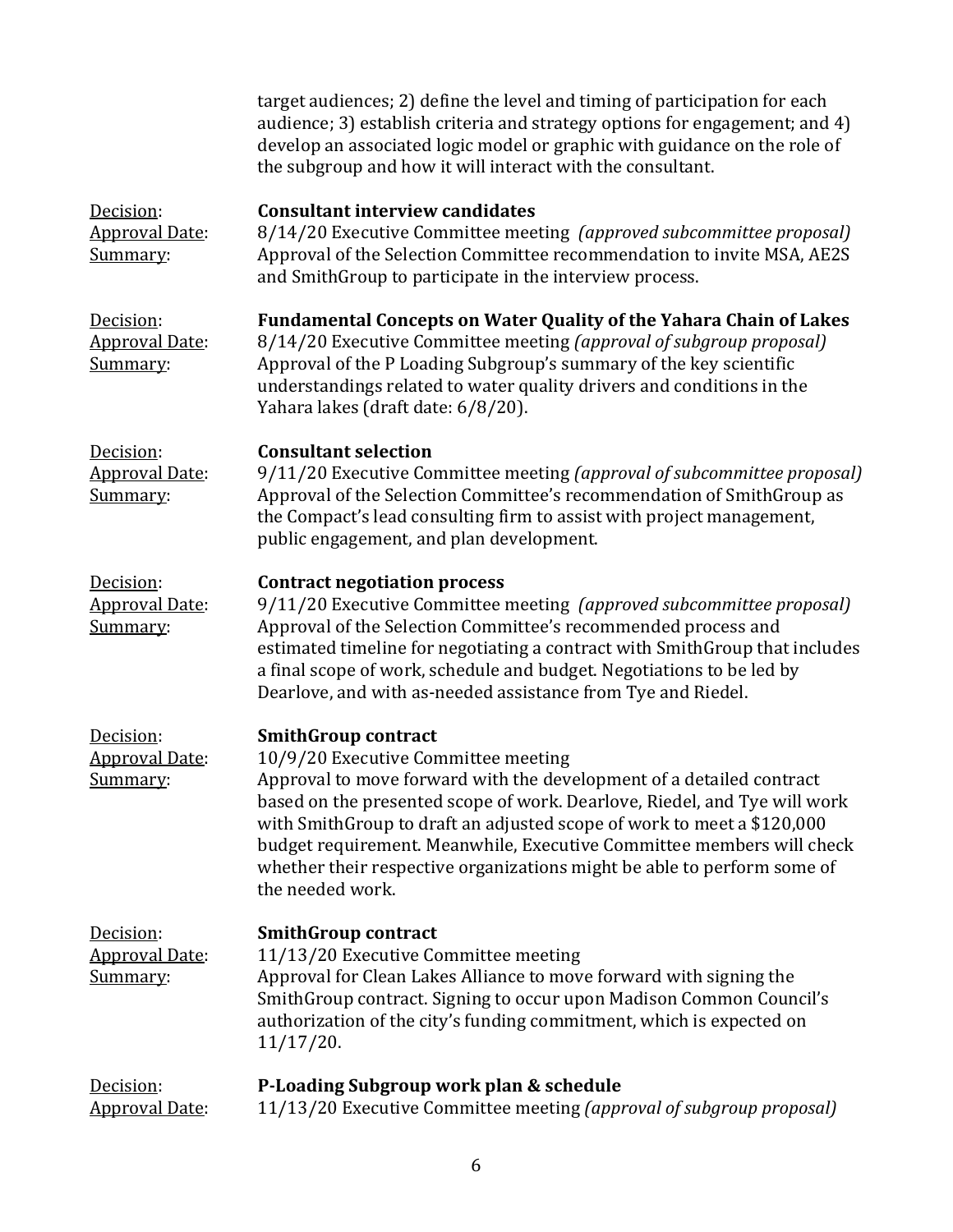| Summary:                                        | Approval of the P-Loading Subgroup's proposed work plan. This is in<br>agreement that it conforms to SmithGroup's schedule, addresses climate<br>change and SNAP-Plus, considers when to talk to DATCP, and includes an<br>opportunity for the Steering Team and Executive Committee to offer input.                                                                                                                                                  |
|-------------------------------------------------|-------------------------------------------------------------------------------------------------------------------------------------------------------------------------------------------------------------------------------------------------------------------------------------------------------------------------------------------------------------------------------------------------------------------------------------------------------|
| Decision:<br><b>Approval Date:</b><br>Summary:  | <b>Guidance for public engagement</b><br>12/11/20 Steering Team & Exec meetings (approved subgroup proposal)<br>Acceptance of the Public Engagement Subgroup's recommendations-as<br>captured by the UW Division of Extension report and action-timeline<br>addendum-to use as a flexible and guiding framework that can be adjusted<br>as the Compact implements and learns from its ongoing outreach and<br>engagement work.                        |
| Decison:<br><b>Approval Date:</b><br>Summary:   | <b>Communications strategy</b><br>01/08/21 Executive Committee meeting<br>Set up a communications meeting with SmithGroup, Urban Assets, and<br>public relations representatives from our Compact groups. Determine plan<br>for rolling out messaging, and how to utilize our various outreach channels.                                                                                                                                              |
| Decision:<br><b>Approval Date:</b><br>Summary:  | Case Statement and stakeholder focus group participation<br>02/12/21 Steering Team meeting<br>Provide feedback to SmithGroup on the draft "case statement" and<br>prospective participants to be included as part of the outside stakeholder<br>engagement. Sign up for a focus group date and begin considering<br>responses to the questions asked in the case statement.                                                                           |
| Decision:<br><b>Approval Date:</b><br>Summary:  | Agricultural stakeholder outreach<br>02/12/21 Executive Committee meeting<br>SmithGroup to keep Kyle Minks and Dane County LWRD staff apprised of<br>any planned farmer communications. Minks and Coreen Fallat to be<br>included as part of the agricultural outreach discussions. Minks, Matt Diebel<br>and J. Blue to connect on the approach to use for practice selection.                                                                       |
| Decision:<br><b>Approval Date:</b><br>Summary:  | <b>Strategy evaluation criteria</b><br>03/12/21 Steering Team meeting<br>Recommend using the presented strategy-evaluation tool to shape<br>conversations around strategies. Tool is designed to outline desired<br>outcomes and outputs, Compact strengths, and strategy values criteria.                                                                                                                                                            |
| Decisioin:<br><b>Approval Date:</b><br>Summary: | Solicitation of proposal to outsource public engagement tasks<br>03/12/21 Executive Committee meeting<br>Dearlove and others will work with SmithGroup/Urban Assets to develop a<br>more formal, scoped-out proposal regarding the outsourcing of needed<br>public-engagement tasks for Executive Committee consideration. That<br>proposal is to include a clear articulation of additional outcomes not<br>already covered by the service contract. |
| Decision:                                       | 'State of the Science' report with strategy guidance                                                                                                                                                                                                                                                                                                                                                                                                  |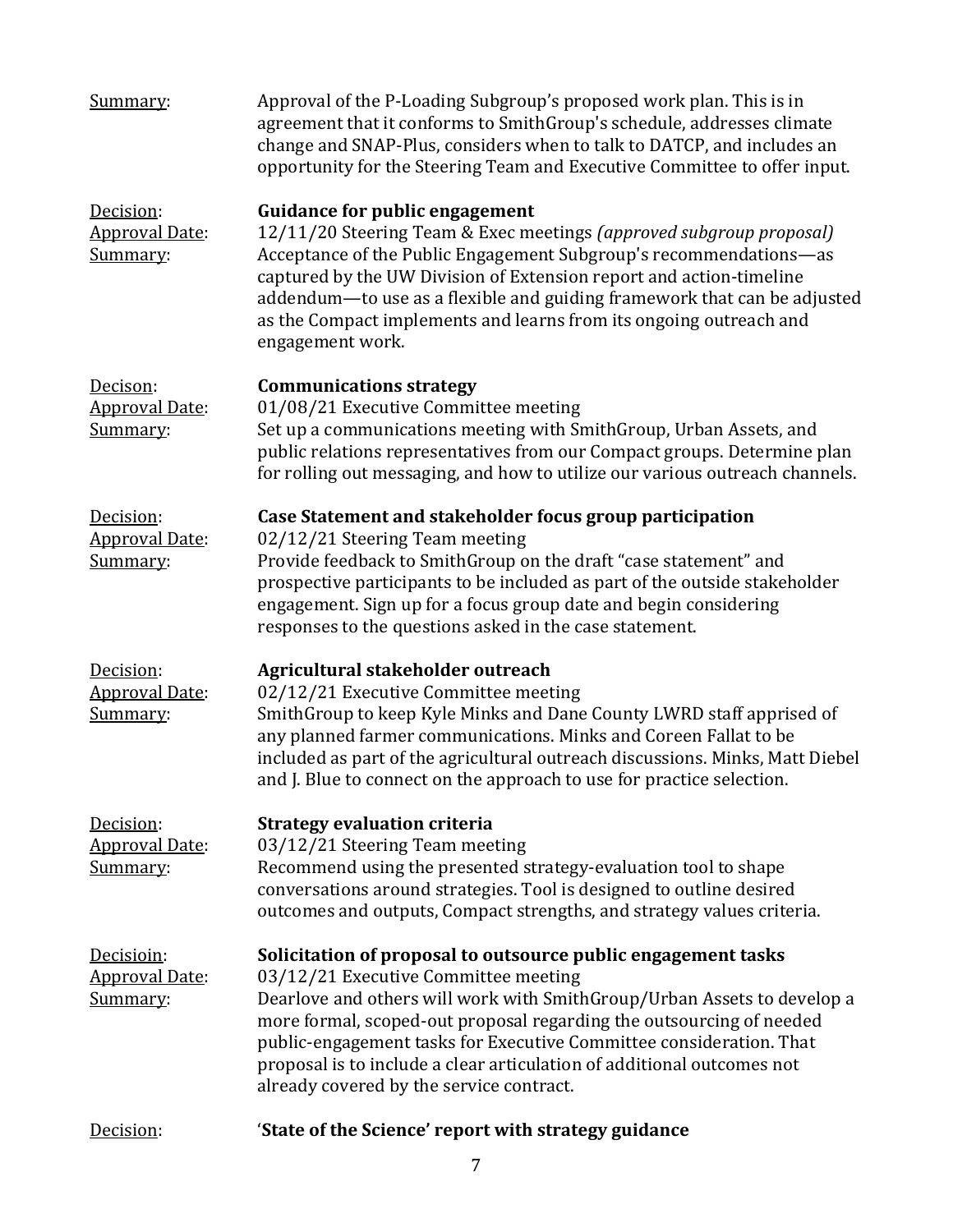| <b>Approval Date:</b><br>Summary:              | 04/9/21 Steering Team & Executive Committee meetings<br>Accept the findings and recommendations from the P-Loading Subgroup as<br>shared in the draft report and presented at the February and March<br>Compact meetings.                                                                                                                                                                                                                                                                                                                                                       |
|------------------------------------------------|---------------------------------------------------------------------------------------------------------------------------------------------------------------------------------------------------------------------------------------------------------------------------------------------------------------------------------------------------------------------------------------------------------------------------------------------------------------------------------------------------------------------------------------------------------------------------------|
| Decision:<br><b>Approval Date:</b><br>Summary: | Supplementary public-engagement contract<br>04/9/21 Executive Committee meeting<br>Accept on behalf of the Compact an additional Clean Lakes Alliance cash<br>donation of \$21,400, plus in-kind contract management, to close the<br>existing budget gap and provide for a more robust and inclusive public<br>engagement process. Clean Lakes Alliance will contract and work directly<br>with the SmithGroup team to restore "phase 1" public-engagement<br>deliverables that were previously removed from the original contract scope<br>due to insufficient Compact funds. |
| Decision:<br><b>Approval Date:</b><br>Summary: | <b>Amended SmithGroup project timeline</b><br>05/14/21 Executive Committee meeting<br>Approval of amended SmithGroup project timeline that postpones the draft<br>and final plan-release dates to October and December, respectively.<br>Decision notes: Approval contingent on continuing to bring the Steering<br>Team along as the plan gets developed. Recommendation that SmithGroup<br>plan for at least two, in-person meetings in October and November for the<br>purpose of walking Compact members through the draft plan for feedback.                               |
| Decision:<br><b>Approval Date:</b><br>Summary: | <b>Strategy Table Framework</b><br>06/11/21 Executive Committee meeting<br>Approval of Strategy Table Framework. Request that SmithGroup continue<br>developing and modifying table content based on Steering Team and<br>Executive Committee input forwarded by Dearlove.                                                                                                                                                                                                                                                                                                      |
| Decision:<br><b>Approval Date:</b><br>Summary: | Amended ground rules & operating agreements (return to in-person)<br>07/29/21 Steering Team meeting<br>Approval of existing ground rules and operating frameworks, and with the<br>following addition: Compact designees shall make every effort to contribute<br>comments, questions, concerns, and recommendations during scheduled<br>meetings, helping to ensure that those thoughts are effectively communicated,<br>discussed, and documented.                                                                                                                            |
| Decision:<br><b>Approval Date:</b><br>Summary: | Recommended actions toolkit involving five stakeholder groups<br>09/17/21 Steering Team workshop<br>Post-workshop straw poll signifying that our planning efforts are "on track<br>to end with a toolkit that is grounded in science and in our shared values, and<br>that offers all of us within the watershed a role to play in cleaning up the<br>lakes."                                                                                                                                                                                                                   |
| Decision:<br><b>Approval Date:</b>             | <b>Prioritization of recommended actions</b><br>10/08/21 Steering Team meeting                                                                                                                                                                                                                                                                                                                                                                                                                                                                                                  |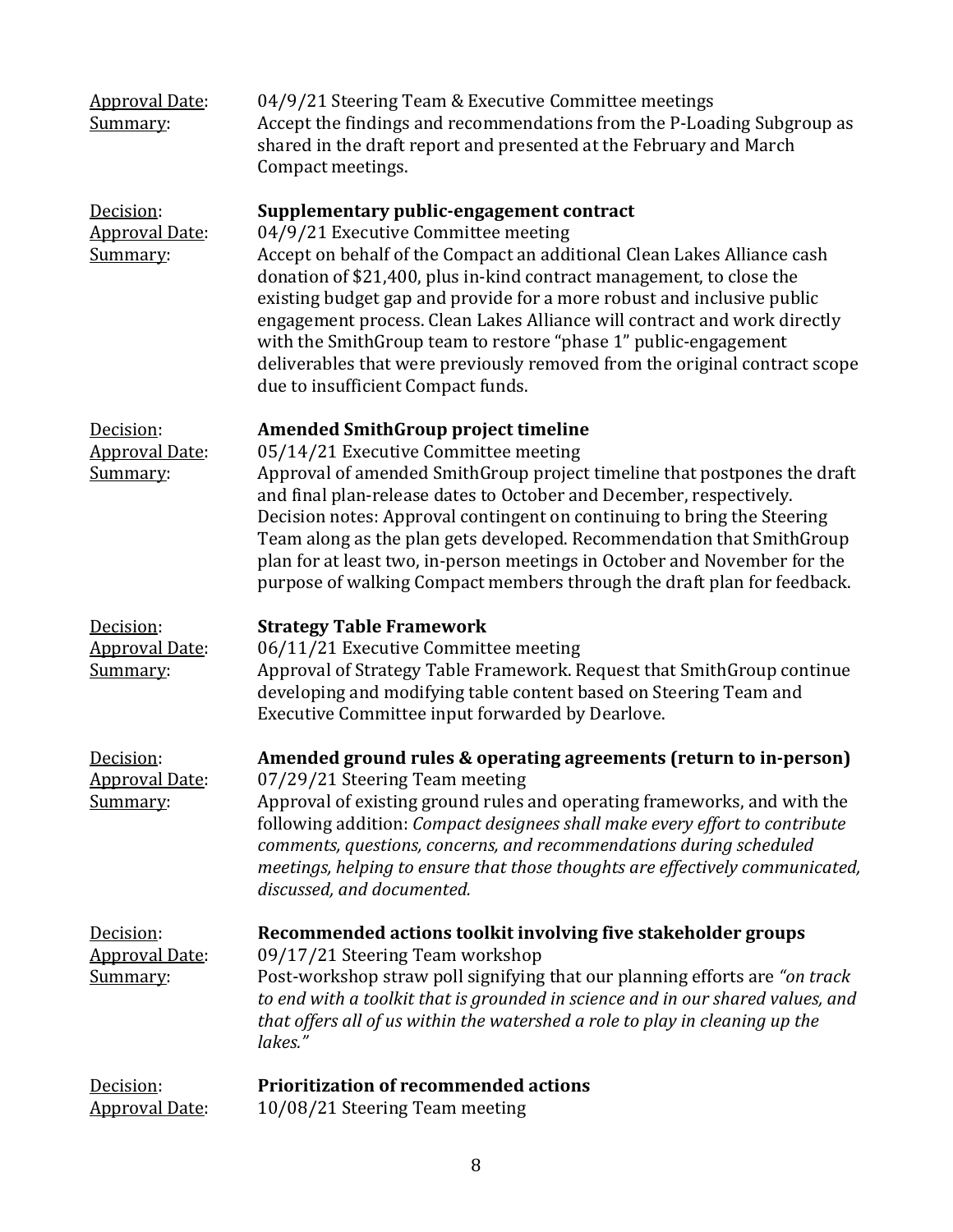| Summary:                                       | Straw poll signifying that: "Overall, the draft set of prioritized actions is<br>grounded in science, reflects the work of the group, and offers all of us within<br>the watershed a role to play."                                                                                                                                                                                                                                                                                                                                                                                                                                              |
|------------------------------------------------|--------------------------------------------------------------------------------------------------------------------------------------------------------------------------------------------------------------------------------------------------------------------------------------------------------------------------------------------------------------------------------------------------------------------------------------------------------------------------------------------------------------------------------------------------------------------------------------------------------------------------------------------------|
| Decision:<br><b>Approval Date:</b><br>Summary: | Draft plan acceptance (advisory)<br>11/12/21 Steering Team meeting<br>Straw poll signifying that: "Taken as a whole, the draft plan is grounded in<br>science; reflects the purpose, vision, values, and work of the group; and offers<br>all of us within the watershed a role to play in cleaning up the lakes.<br>Furthermore, we are prepared to recommend it to the Executive Committee<br>for approval in its current form."                                                                                                                                                                                                               |
| Decision:<br><b>Approval Date:</b><br>Summary: | <b>Plan edits</b><br>11/12/21 Executive Committee meeting<br>Authorize Clean Lakes Alliance to: 1) gather and process draft plan-editing<br>requests received from the Steering Team; 2) develop and submit a page-<br>turn punch list of requested edits for Executive Committee approval; and 3)<br>forward the approved punch list to SmithGroup with a 1/7 deadline of<br>producing a revised version of the plan.                                                                                                                                                                                                                           |
| Decision:<br><b>Approval Date:</b><br>Summary: | Plan approval pending edits (advisory)<br>12/10/21 Steering Team meeting<br>Vote: "Recommend for Executive Committee approval the Yahara CLEAN 3.0<br>plan as drafted on 11/1/21 and with the execution of editing decisions as<br>documented and reviewed at this 12/10 meeting. It is our collective opinion<br>that this body of work, as a whole and without constituting specific<br>endorsement of any individual recommendation or proposal, faithfully<br>represents the purpose, vision, values, and work of the Yahara CLEAN<br>Compact."                                                                                              |
| Decision:<br><b>Approval Date:</b><br>Summary: | Plan approval pending edits<br>12/10/21 Executive Committee meeting<br>Vote: "We approve the Yahara CLEAN 3.0 plan as drafted on 11/1/21 and<br>with the execution of editing decisions as documented and reviewed at the<br>12/10/21 Steering Team meeting. It is our collective opinion that this body of<br>work, as a whole and without constituting specific endorsement of any<br>individual recommendation or proposal, faithfully represents the purpose,<br>vision, values, and work of the Yahara CLEAN Compact."                                                                                                                      |
| Decision:<br><b>Approval Date:</b><br>Summary: | <b>Revised plan approval</b><br>01/14/22 Executive Committee plan-editing workshop with SmithGroup<br>Vote: "Approve the Yahara CLEAN 3.0 plan, dated 01/10/22 and titled Renew<br>the Blue: A Community Guide for Cleaner Lakes & Beaches in the Yahara<br>Watershed. Authorize Clean Lakes Alliance to draft a new executive summary<br>following the approved content outline. It is our collective opinion that this<br>body of work, as a whole and without constituting specific endorsement of any<br>individual recommendation or proposal, faithfully represents the purpose,<br>vision, values, and work of the Yahara CLEAN Compact." |